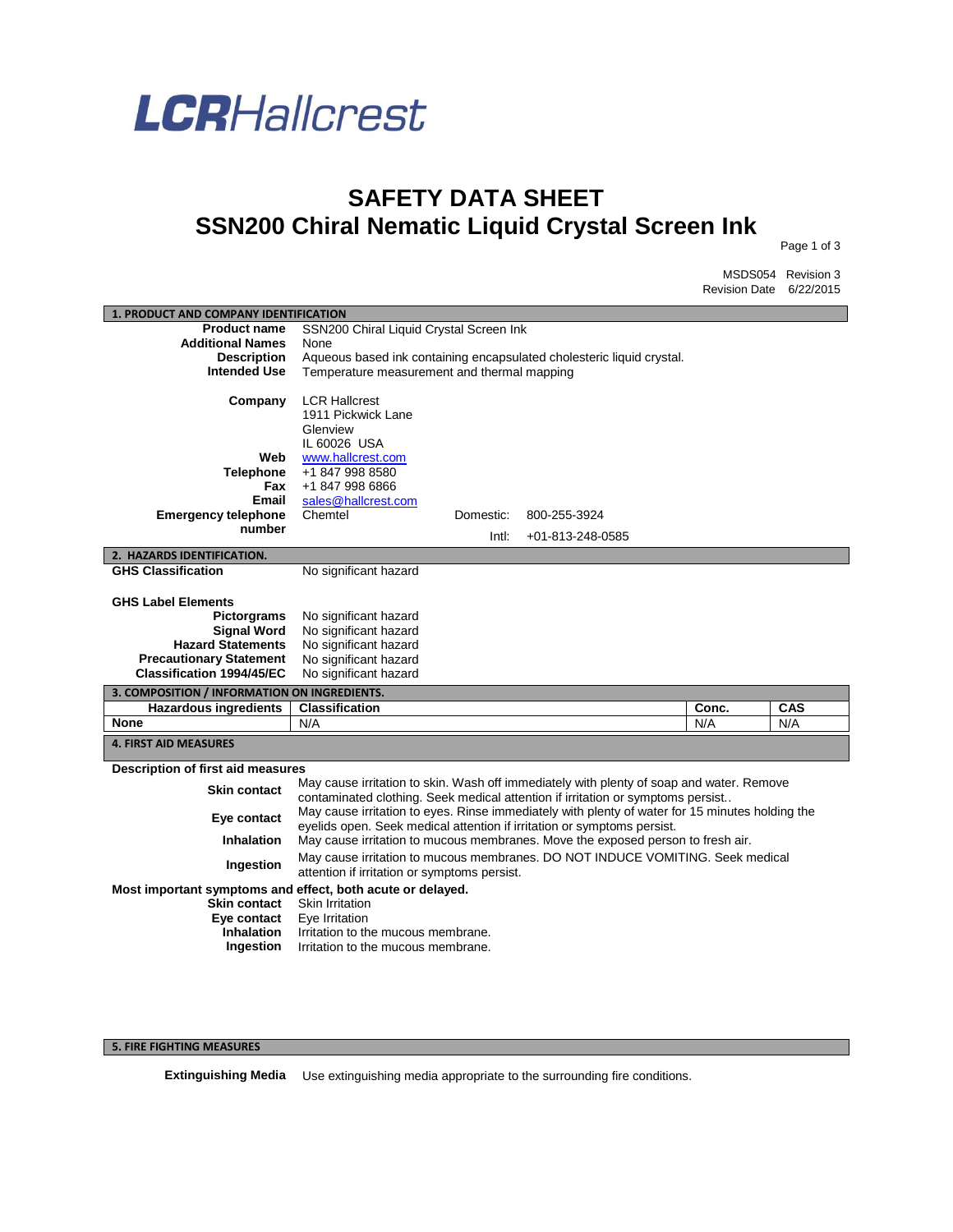| Specific hazards arising from<br>the chemical                      |                                                                                                                                                                                                                                   | Burning produces irritating, toxic and obnoxious fumes.                                                                                                                    |  |
|--------------------------------------------------------------------|-----------------------------------------------------------------------------------------------------------------------------------------------------------------------------------------------------------------------------------|----------------------------------------------------------------------------------------------------------------------------------------------------------------------------|--|
|                                                                    |                                                                                                                                                                                                                                   |                                                                                                                                                                            |  |
| Special protective actions for                                     |                                                                                                                                                                                                                                   | Wear suitable respiratory equipment when necessary.                                                                                                                        |  |
| fire-fighters                                                      |                                                                                                                                                                                                                                   |                                                                                                                                                                            |  |
| <b>6. ACCIDENTAL RELEASE MEASURES</b>                              |                                                                                                                                                                                                                                   |                                                                                                                                                                            |  |
| <b>Personal Precautions, protective</b><br>equipment and emergency |                                                                                                                                                                                                                                   | Ensure adequate ventilation of the working area                                                                                                                            |  |
| procedures                                                         |                                                                                                                                                                                                                                   |                                                                                                                                                                            |  |
|                                                                    | <b>Environmental Precautions</b><br>Do not allow product to enter drains. Prevent further spillage if safe.                                                                                                                       |                                                                                                                                                                            |  |
|                                                                    | <b>Methods and material for</b><br>Absorb with inert, absorbent material. Sweep up. Transfer to suitable, labeled containers for<br>disposal. Clean spillage area thoroughly with plenty of water.<br>containment and cleaning up |                                                                                                                                                                            |  |
| 7. HANDLING AND STORAGE                                            |                                                                                                                                                                                                                                   |                                                                                                                                                                            |  |
|                                                                    |                                                                                                                                                                                                                                   |                                                                                                                                                                            |  |
| Individual protection measures                                     |                                                                                                                                                                                                                                   | Avoid contact with eyes and skin. Ensure adequate ventilation of the working<br>area. Adopt best Manual Handling considerations when handling, carrying and<br>dispensing. |  |
| Conditions for safe storage, including                             |                                                                                                                                                                                                                                   | Keep containers tightly closed. Store in correctly labeled containers. Store in a                                                                                          |  |
|                                                                    | incompatibilities:                                                                                                                                                                                                                | cool area but do not freeze.                                                                                                                                               |  |
| 8. EXPOSURE CONTROLS / PERSONAL PROTECTION                         |                                                                                                                                                                                                                                   |                                                                                                                                                                            |  |
| <b>Engineering measures</b>                                        | Engineering measures                                                                                                                                                                                                              |                                                                                                                                                                            |  |
| Ensure adequate ventilation of                                     |                                                                                                                                                                                                                                   | Ensure adequate ventilation of the working area.                                                                                                                           |  |
| the working area.<br><b>Hand protection</b>                        | Hand protection                                                                                                                                                                                                                   |                                                                                                                                                                            |  |
| Chemical resistant gloves (PVC)                                    |                                                                                                                                                                                                                                   | Chemical resistant gloves (PVC)                                                                                                                                            |  |
| 9. PHYSICAL AND CHEMICAL PROPERTIES                                |                                                                                                                                                                                                                                   |                                                                                                                                                                            |  |
| Appearance                                                         | Liquid.                                                                                                                                                                                                                           |                                                                                                                                                                            |  |
|                                                                    |                                                                                                                                                                                                                                   |                                                                                                                                                                            |  |
| <b>Colors</b>                                                      | Tan.                                                                                                                                                                                                                              |                                                                                                                                                                            |  |
| Odor<br>Odor threshold                                             | Mild.<br>N/A                                                                                                                                                                                                                      |                                                                                                                                                                            |  |
| рH                                                                 | 4-6                                                                                                                                                                                                                               |                                                                                                                                                                            |  |
| <b>Melting Point/Freezing Point</b>                                | No testing available.                                                                                                                                                                                                             |                                                                                                                                                                            |  |
| <b>Initial Boiling Point and</b><br><b>Boiling Range</b>           | 100°C                                                                                                                                                                                                                             |                                                                                                                                                                            |  |
| <b>Flash Point</b>                                                 | No testing available.                                                                                                                                                                                                             |                                                                                                                                                                            |  |
| <b>Evaporation rate</b>                                            | No testing available.                                                                                                                                                                                                             |                                                                                                                                                                            |  |
| <b>Flammability</b>                                                | No testing available.                                                                                                                                                                                                             |                                                                                                                                                                            |  |
| <b>Upper/Lower Flammability or</b><br><b>Explosive Limits</b>      | No testing available.                                                                                                                                                                                                             |                                                                                                                                                                            |  |
| <b>Vapor Pressure</b>                                              | No testing available.                                                                                                                                                                                                             |                                                                                                                                                                            |  |
| <b>Solubility</b><br><b>Viscosity</b>                              | miscible in water.<br>1200 CPS                                                                                                                                                                                                    |                                                                                                                                                                            |  |
| <b>10. STABILITY AND REACTIVITY</b>                                |                                                                                                                                                                                                                                   |                                                                                                                                                                            |  |
| <b>Reactivity</b>                                                  |                                                                                                                                                                                                                                   | Stable under normal conditions.                                                                                                                                            |  |
| <b>Chemical Stability</b>                                          |                                                                                                                                                                                                                                   | Stable under normal conditions.                                                                                                                                            |  |
| Possibility of hazardous<br>reactions                              | No Significant Hazard.                                                                                                                                                                                                            |                                                                                                                                                                            |  |
| <b>Conditions to avoid</b>                                         | No Significant Hazard.                                                                                                                                                                                                            |                                                                                                                                                                            |  |
| Incompatible materials                                             | No Significant Hazard.                                                                                                                                                                                                            |                                                                                                                                                                            |  |
| <b>Hazardous Decomposition</b><br><b>Products</b>                  | No Significant Hazard.                                                                                                                                                                                                            |                                                                                                                                                                            |  |
| <b>11. TOXICOLOGICAL INFORMATION</b>                               |                                                                                                                                                                                                                                   |                                                                                                                                                                            |  |
| <b>Toxilogical Information</b>                                     |                                                                                                                                                                                                                                   |                                                                                                                                                                            |  |
| <b>No Hazardous Components</b>                                     |                                                                                                                                                                                                                                   |                                                                                                                                                                            |  |
| <b>Skin corrosion/irritation</b>                                   | No test data available                                                                                                                                                                                                            |                                                                                                                                                                            |  |